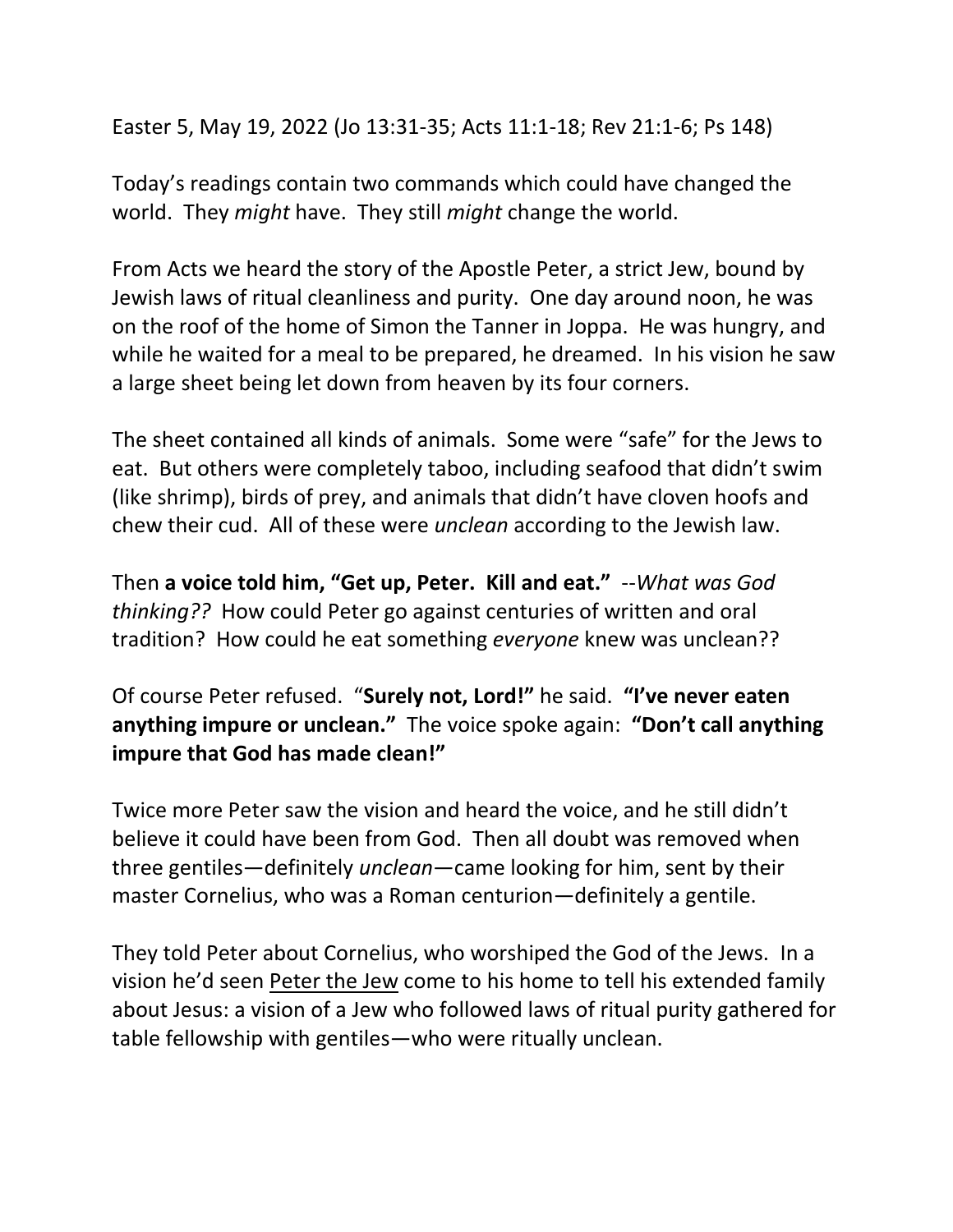## Page 2

*What was God thinking?* wondered Peter. Well, it's clear what God was thinking. **Get up, Peter. Kill and eat. I've made it all clean, so don't call it impure. And I'm sending you to the gentiles, so get up and go!**

That was one of the commands that had the potential to change history. The other actually happened first. At his Last Supper, Jesus gave his disciples a *new commandment*: **Love one another. Just as I have loved you, you also should love one another.**

These words were spoken by our Lord just after he'd washed the feet of his disciples. All of them. Including Peter, who would deny him. And Judas Iscariot. The last words before today's gospel are, **After receiving the bread from Jesus, Judas immediately went out. And it was night.**

Knowing he would be denied and betrayed, Jesus washed the feet of the offending disciples—friends who had followed him for years. And then he told all who were present to *love one another, just as he had loved them.* 

Just as he had consistently loved *all* God's people, including all kinds of sinners. Jesus reached out again and again to those whom Jewish law considered unclean, outcast, or unworthy. He crossed over lines of nationality, gender, class, and health. His love accepted all people.

Such love was unheard of. That love itself was *unacceptable* to the Jews of Jesus' day. When Peter explained his visions to the Christian leaders in Jerusalem, they were astonished: **So God has granted** *even the gentiles* **repentance unto life!**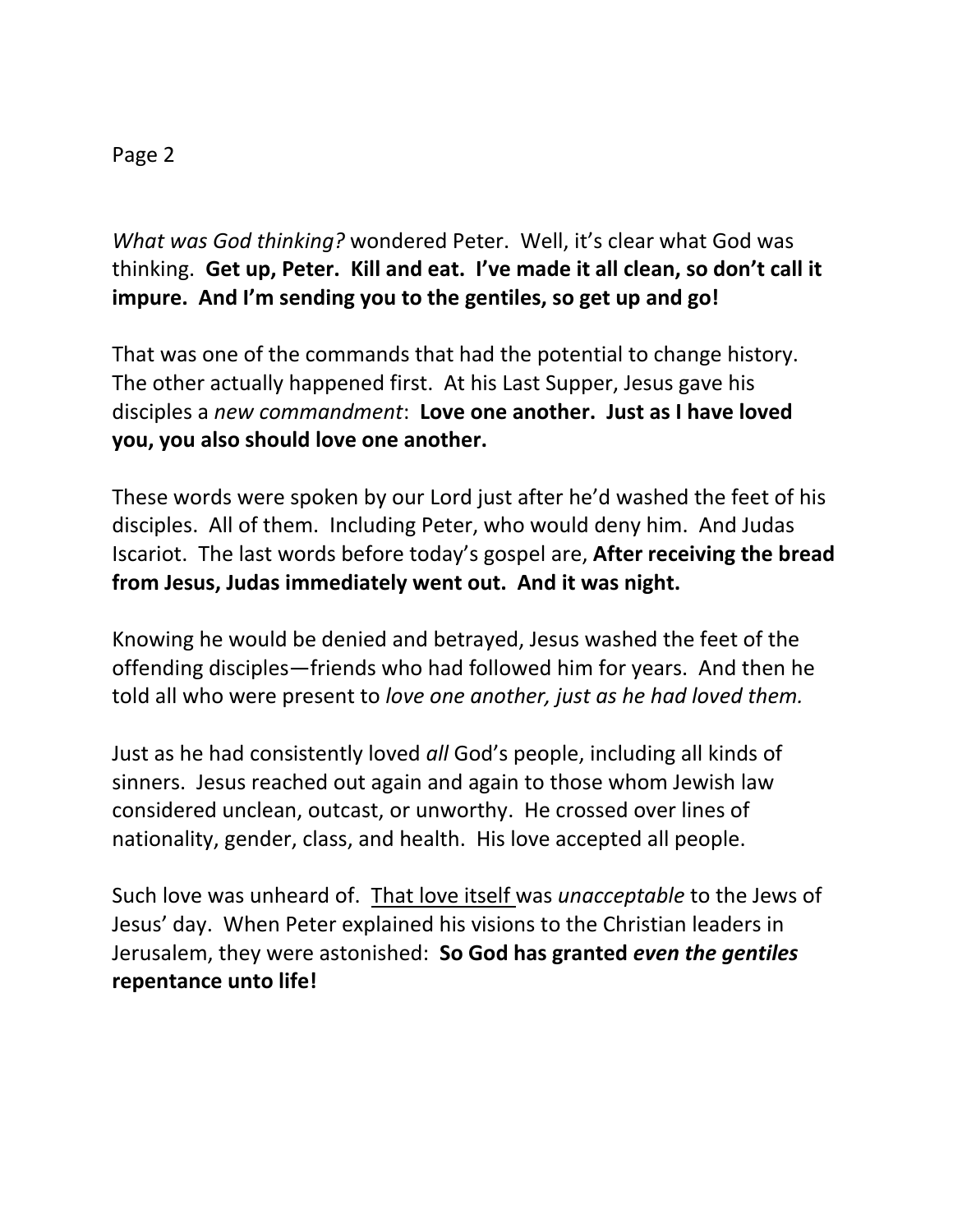## Page 3

In the past century, Christian churches have come to a new understanding about issues that once seemed perfectly clear. The Bible condoned slavery, but we know it's wrong. The Bible boasted of harems for the wealthy, but we know *that's* wrong.

The Bible clearly states that women should keep their heads covered and be silent in church, but we've moved beyond that in our own understanding. Could there be other *truths* we're "sure about" that might also be wrong?

Jesus' *new commandment* was, **Love one another. Just as I have loved you, you also should love one another.** That dying love of Jesus, which gives us life without death, reached out across all sorts of boundaries to embrace everyone. That includes *us*, unworthy as we are to receive his own body and blood.

*Love* isn't a warm fuzzy feeling. It's an attitude, a commitment, a *verb of action* seeking the well-being of others. *All* others. Even those we may not like. *Especially* those who are different from us and in need of love.

When Jesus told his disciples to **love one another,** just as *he* had loved *them*, I'll bet they were surprised and overwhelmed. To love "just as Jesus loved" meant putting their lives on the line. It meant risk—they might be arrested, tortured, even put to death. Surely God wouldn't ask that of his own children, would he? But he did.

That's what his own Son, God-in-the-flesh, did.